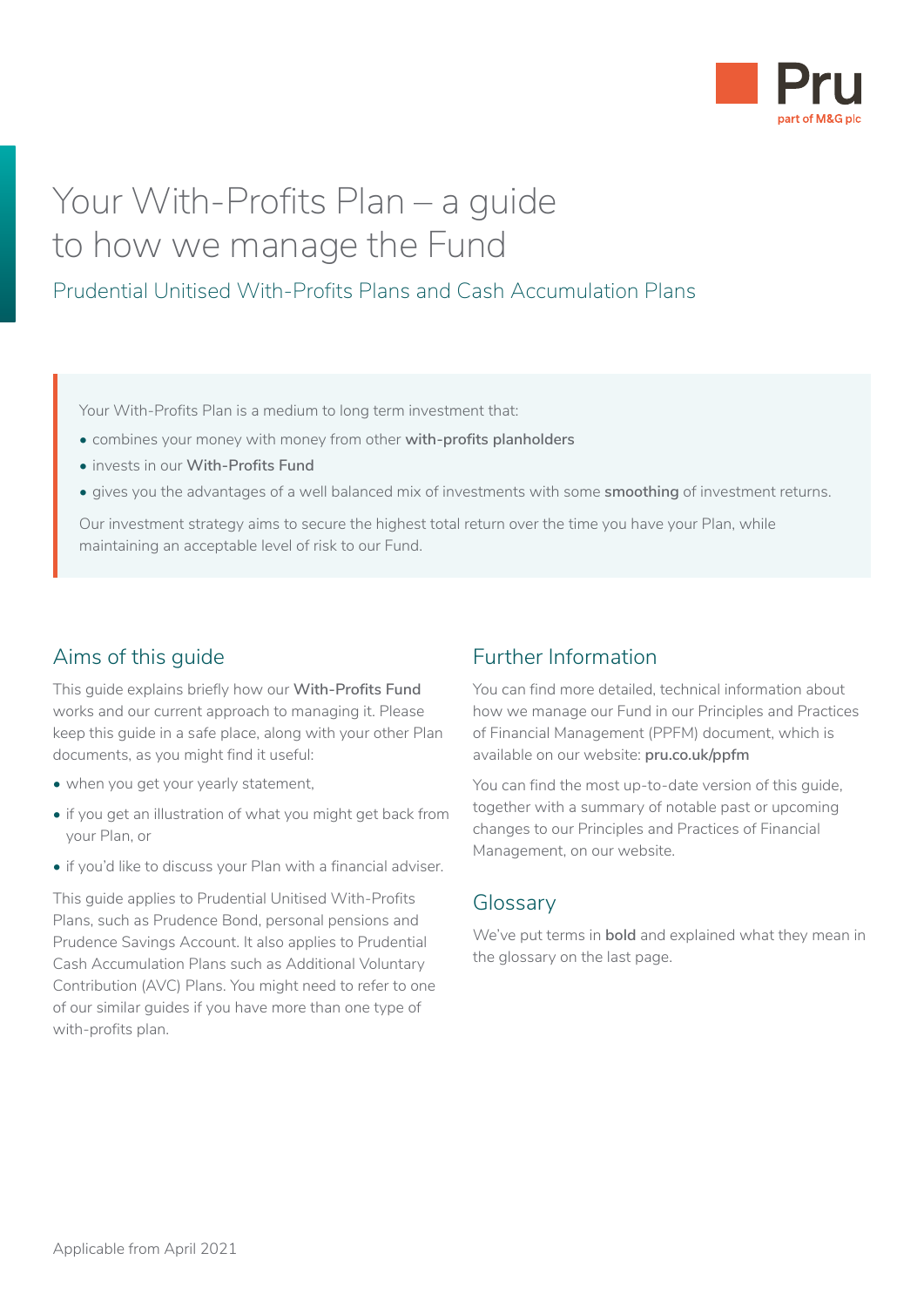# What's a with-profits plan?

It's a plan that shares in the profits of a with-profits fund, by adding bonuses. See "What are bonuses?" for more information.

We aim to grow your money invested in our **With-Profits Fund** over the medium to long term (5 to 10 years or more).

## How does our With-Profits Fund work?

We combine and invest money from all of our **planholders** in our **With-Profits Fund**. The Fund has a wide range of investment types which we generally refer to as assets.

Investment performance usually has the biggest effect on the value of your Plan. You can find more detail on the factors that might affect the value of your Plan on page four.

### What are bonuses?

Bonuses are the way you get your share of the profits of our Fund. Different types of plans get different bonus rates. We'll include the bonus rates relevant to your plan in your yearly statement.

#### There are two types of bonus:

### **1) Regular bonus**

We'll add this during the term of your Plan. We'll add this bonus daily, monthly or yearly, depending on the type of plan. We don't guarantee that we'll add a regular bonus each year but once added to your Plan it acts to increase the guaranteed minimum payout. Please see "Is the payout guaranteed?" on page four for more information on what the guaranteed minimum payout is and when it applies.

#### **2) Final bonus**

This is an additional bonus, which we expect to pay when you take money from your Plan. If the investment return has been low over the lifetime of your Plan, a final bonus might not be paid.

### How do we work out regular bonuses?

When we decide regular bonus rates, the main thing we consider is the return we expect our investments to earn in the future. We hold back some of this return, with the aim of paying a proportion of the proceeds as final bonuses.

The chart shows how we add bonuses to your investment to reach your payout amount. It shows a single investment but the same principles apply to each **premium** paid for a regular **premium** plan.



*<sup>\*</sup> If you take your money from your Plan other than when a guarantee applies, you might get back less than the payout represented in the chart above. For more information on guarantees and the impact on bonuses please see "Is the payout guaranteed?" and "What affects the value of your Plan?" on page four and "What if you decide to move out of our With-Profits Fund?" on page five.*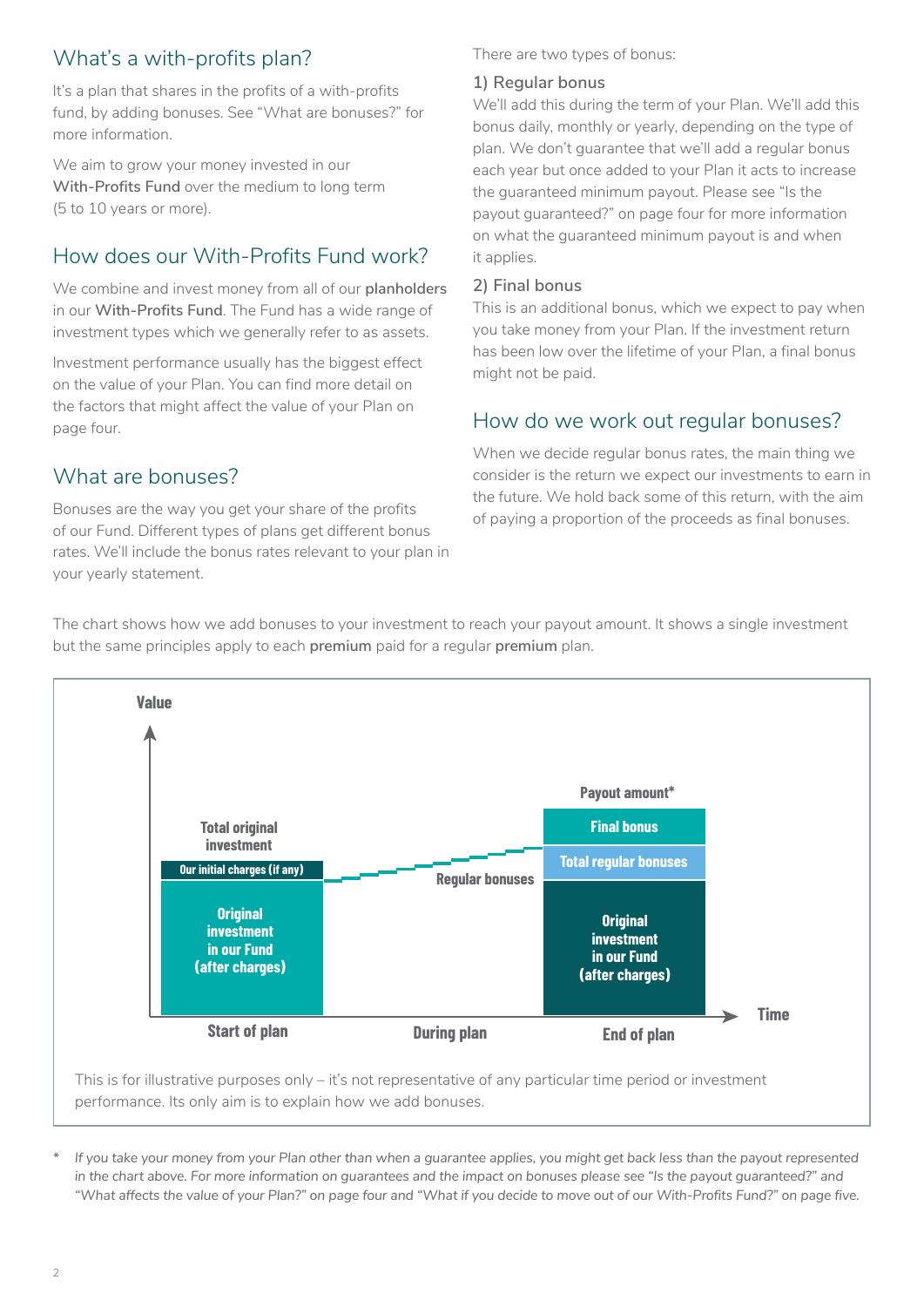# Smoothing

In describing the **smoothing** process and how we work out final bonuses we use the terms "unsmoothed" and "smoothed" when referring to plan values:

- the unsmoothed value is the value of the investments underlying a plan, based upon our Fund's actual performance.
- the smoothed value is the amount paid out, after **smoothing** the peaks and troughs of our Fund's performance, and is before the application of any Market Value Reduction\*.

### How do we work out final bonuses?

We set final bonus rates after considering the unsmoothed values of plans and how we expect investments to perform in the following months. We combine all plans issued in a year, which have the same bonus rate, into a single plan which is typical of all the included plans. We then work out the unsmoothed value for this plan, rather than for each individual plan.

The unsmoothed value depends on:

- how much has been invested and any withdrawals (where appropriate),
- how long it's been invested,
- our Fund's investment performance while your money was invested,
- charges for guarantees,
- other charges and costs,
- taxation.
- payments made to our **shareholders**, who are entitled to 10% of any profit with the remaining 90% going to **planholders** through the bonuses allocated, and
- any profits and losses arising in our Fund from other business risks. See "Other business risks" on page five for more information.

Instead of simply sharing out what our Fund makes – or loses – each year, we use a process known as **smoothing**.

### What's smoothing?

We hold back some of the investment returns in good years with the aim of using this to support bonus rates in years where the investment return has been lower. It offers some protection against bad stockmarket conditions but it won't stop the value of your Plan going down if investment returns have been low.

The blue line in the chart below represents the amount paid out, before any Market Value Reduction\* (the smoothed value). The amount will go up or down at each bonus declaration.

For each **planholder**, the payout amount will also differ from the unsmoothed value for two main reasons:

- the unsmoothed value changes each day, as the value of our Fund's assets change
- as mentioned earlier, we use a typical plan rather than individual plans when setting the bonus rates for plans issued in the same year.



*\* For more information on Market Value Reductions, please see "What if you decide to move out of our With-Profits Fund?" on page five.*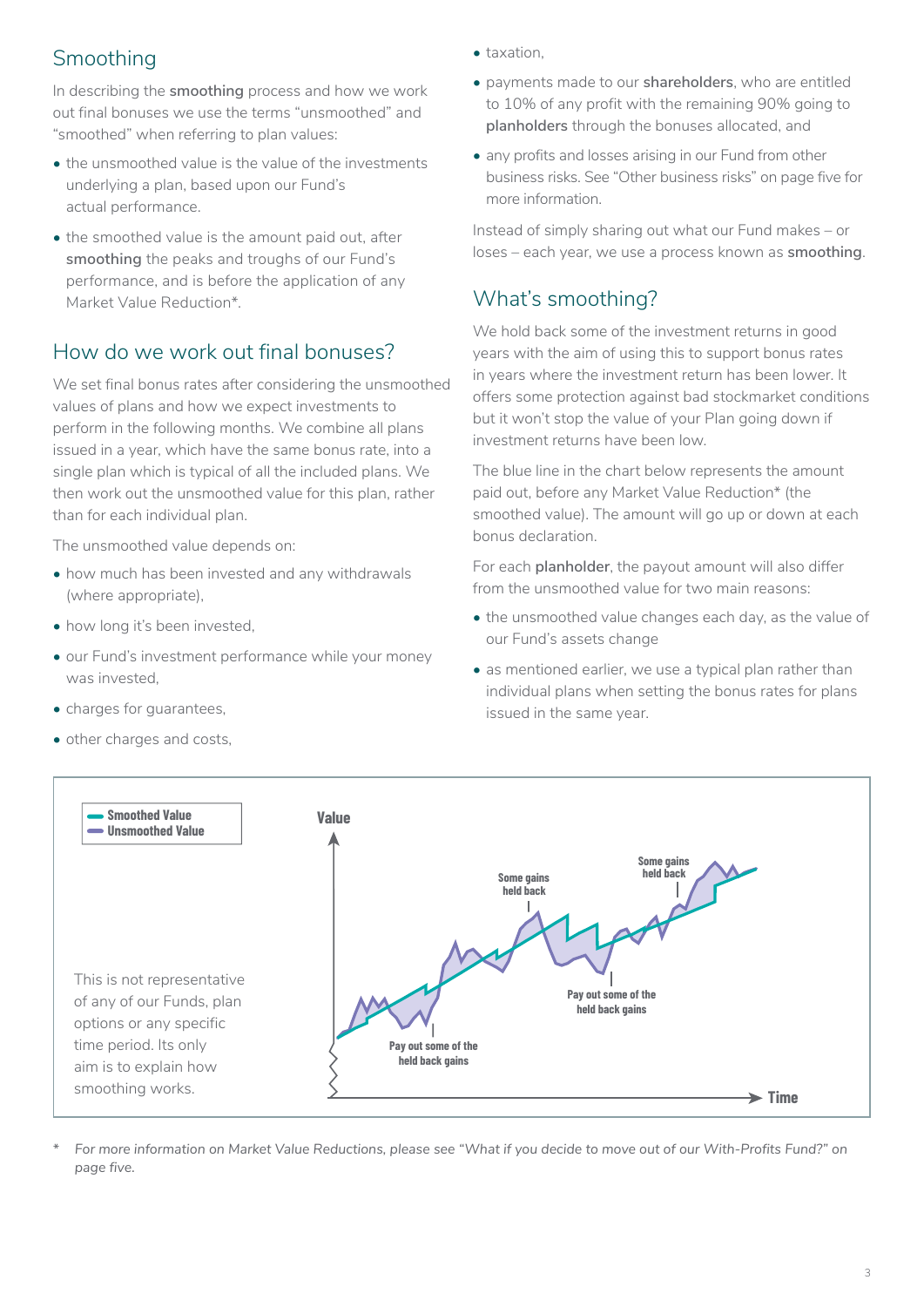### Is the payout guaranteed?

There's no fixed payout on a with-profits plan. We guarantee a minimum amount you'll get back from your With-Profits Plan but we'll only apply the guarantee if you move out of our **With-Profits Fund** at particular times – for instance on the selected/normal retirement date specified in your plan literature for pensions, or if you die.

The guaranteed minimum amount is the amount you have invested (adjusted for any withdrawals, where appropriate), less charges, plus any regular bonuses we've added. We'd then add any final bonus to this amount. The total payout – guaranteed minimum amount plus any final bonus – is the smoothed value of the plan.

# What affects the value of your Plan?

We aim to be fair to all our **planholders** by balancing the interests of:

- holders of different types of plan
- **planholders** starting plans at different times
- **planholders** remaining in our Fund and those leaving our Fund
- our **shareholders**.

There are many factors that affect our bonus rates each year, which affect the amount you get back from your Plan. These include:

### **a) Investment performance**

This usually has the biggest impact on the payout from your Plan. It depends on several things, including how much of our Fund we invest in the different types of asset.

The main asset types are:

- **company shares**
- **property**
- **fixed interest securities**
- **deposits**

We invest in a wide mix of these assets in both the UK and abroad.

Over time, the performance of different types of asset varies a lot. So our expert fund managers might change the asset mix with a view to:

• improving long-term performance

or

• reducing the risk level of our Fund.

Overall, our investment approach aims to secure the highest total return while maintaining an acceptable level of risk to our Fund.

### **b) Smoothing**

**Smoothing**, which is explained on page three, limits the immediate effect of ups and downs in investment markets on what you'll get back from your Plan.

Over time, payout values will average 100% of the unsmoothed value. We intend that the difference between the smoothed and unsmoothed values of a typical plan will rarely be more than 20%.

As market values of assets change during a year, the value of our Fund is automatically affected. If this causes more than a 20% difference between the smoothed and unsmoothed values of a high number of plans, we'll consider changing the bonus rates for all plans.

### **c) Charges and costs**

As costs affect plan payouts, we aim to keep the costs of running the business as low as possible and also to allocate the costs fairly across all **planholders**. By a fair allocation, we mean that, broadly across groups of products, each product group meets all the direct expenses for that group, as well as an appropriate share of all other expenses, including over-heads. Your Key Features Document will give you more information about the charges and costs that apply to your Plan.

### **d) Cost of guarantees and smoothing**

Our charges include an amount to pay for the guarantees and **smoothing** you get. If the eventual cost of these is more than we expected, it might affect bonus rates on all plans and, in extreme circumstances, also the mix of assets in our Fund.

### **e) Transfer to our shareholders**

Payments are made to our **shareholders**, who are entitled to 10% of any profit, with the remaining 90% going to **planholders** through the bonuses allocated. This is taken into account when we set our bonuses.

### **f) Tax**

Any tax we have to pay on our **With-Profits Fund** will reduce what you get back from your Plan by allowing for it in the bonus rates we pay.

We charge tax in a way that is fair across all of our Funds. Investment returns earned over the lifetime of a plan allow for the effects of tax, including an allowance for unrealised gains.

Currently, there's no UK tax payable by our Fund on assets backing pensions business, although this might change in the future.

This information is based on our understanding of current taxation, legislation and HM Revenue & Customs practice, all of which are liable to change without notice. You might need to pay tax depending on your individual circumstances. Tax rules can also change in the future.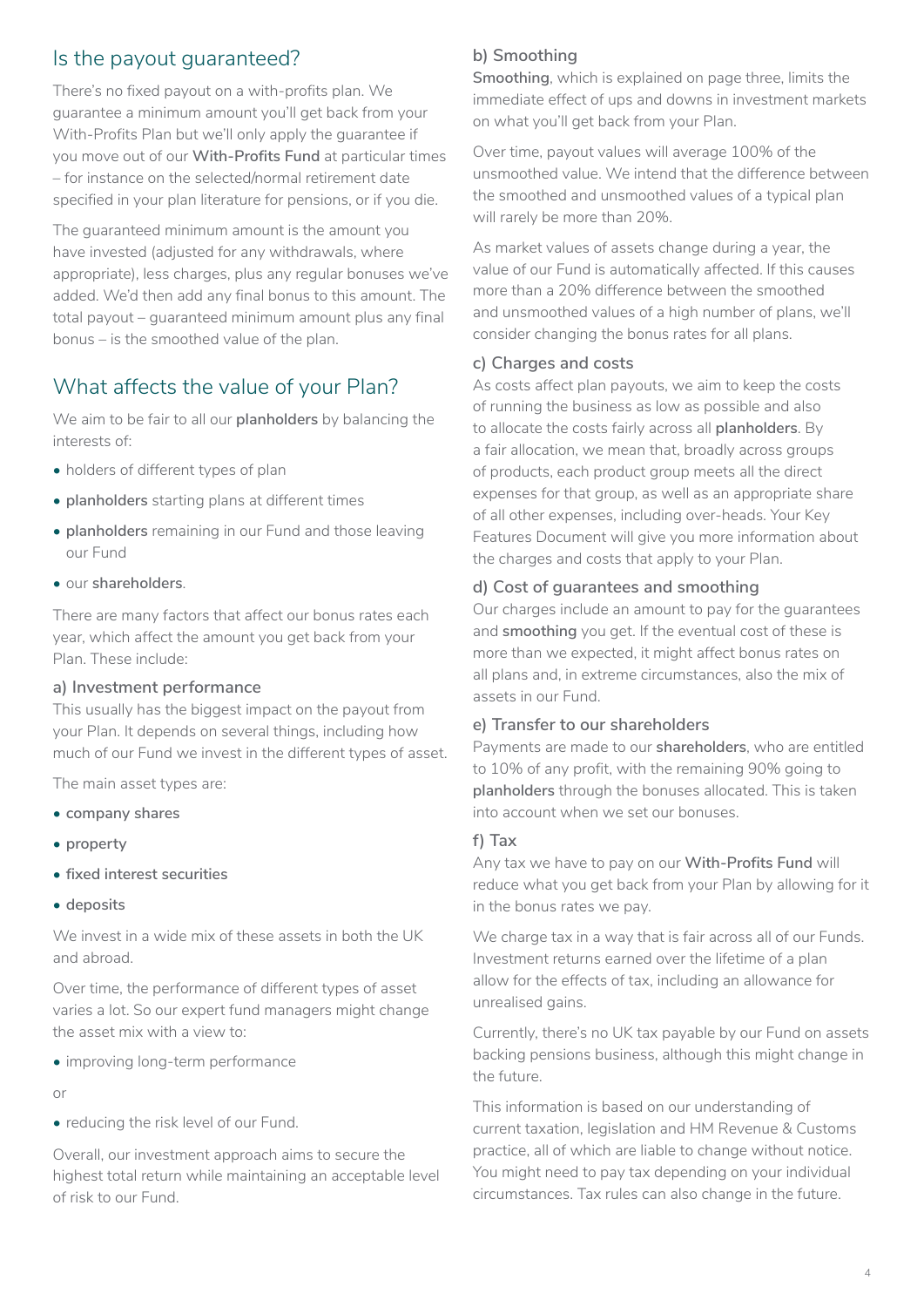#### **g) Other business risks**

Other risks that might affect the value of your Plan include:

- profits and losses from plans in our **With-Profits Fund** which don't get bonuses, such as conventional annuities, and
- operational risks, such as changes in regulatory requirements or taxation.

We regularly review risk levels to make sure they're acceptable to our Fund.

# What if you decide to move out of our With-Profits Fund?

You might decide to take money from your Plan for one of the following reasons\*:

- to retire early,
- to switch to another one of our Funds,
- to transfer your investment to another company, or
- to cash in your Plan (in part or in whole).
- *\* Only some of these options will be appropriate for your particular plan. Please see your Key Features Document.*

In some cases if you move money out of our **With-Profits Fund**, we'll apply a Market Value Reduction or Surrender Charge.

#### **1) Market Value Reduction**

We'll only apply a Market Value Reduction (MVR) if the value of the assets underlying your Plan is less than the value of your Plan including bonuses, and we'll apply it to protect people who remain in our **With-Profits Fund** from the effects of people leaving it.

We might apply an MVR if you take money from your Plan at any date other than when a guarantee applies. Your Key Features Document sets out when a guarantee applies to your specific plan.

If an MVR applies you might not get any final bonus, or the full value of your regular bonus, and you might even get back less than you had invested. When we apply an MVR, the amount you get back from your Plan will not be less than the unsmoothed value. Unsmoothed value is described on page three.

#### **2) Surrender Charge**

If you take money from some types of plan in the first few years of an investment, we'll apply a Surrender Charge regardless of whether an MVR has been applied. If a Surrender Charge could apply to your Plan, you can find information in the Key Features Document you got when you started the Plan.

If you're considering moving out of our **With-Profits Fund** you might want to speak to a financial adviser.

### What's an inherited estate?

As a long established life assurance company, our **With-Profits Fund** contains an amount of money in excess of the amount we expect to pay out to existing **planholders**. This is known as **the inherited estate**. It has built up over many years from a number of sources and it provides working capital to support current and future business.

#### **How we use the inherited estate**

This capital lets you benefit from **smoothing** and guarantees. And it gives us more flexibility to invest in a wide range of assets. We're also required by regulation to hold a substantial amount of capital in our **With-Profits Fund**. This lets us demonstrate, at all times, that our Fund is solvent and able to meet its obligations to all **planholders**. The **inherited estate** provides this **solvency capital**.

**Planholders** or Prudential shareholders shouldn't have any expectation of a distribution of the **inherited estate**. However in accordance with regulation, if the **inherited estate** contains surplus capital and to retain that surplus would lead to the unfair treatment of **planholders**, then we should make a distribution from the **inherited estate**.

When managing our **With-Profits Fund** we are not required to take account of any current **planholders**' interest in the prospect of a distribution from Prudential's **inherited estate** to **planholders**. We have no current intention of closing our **With-Profits Fund** to new business, but if it did close, the **inherited estate** would still be needed to support existing business.